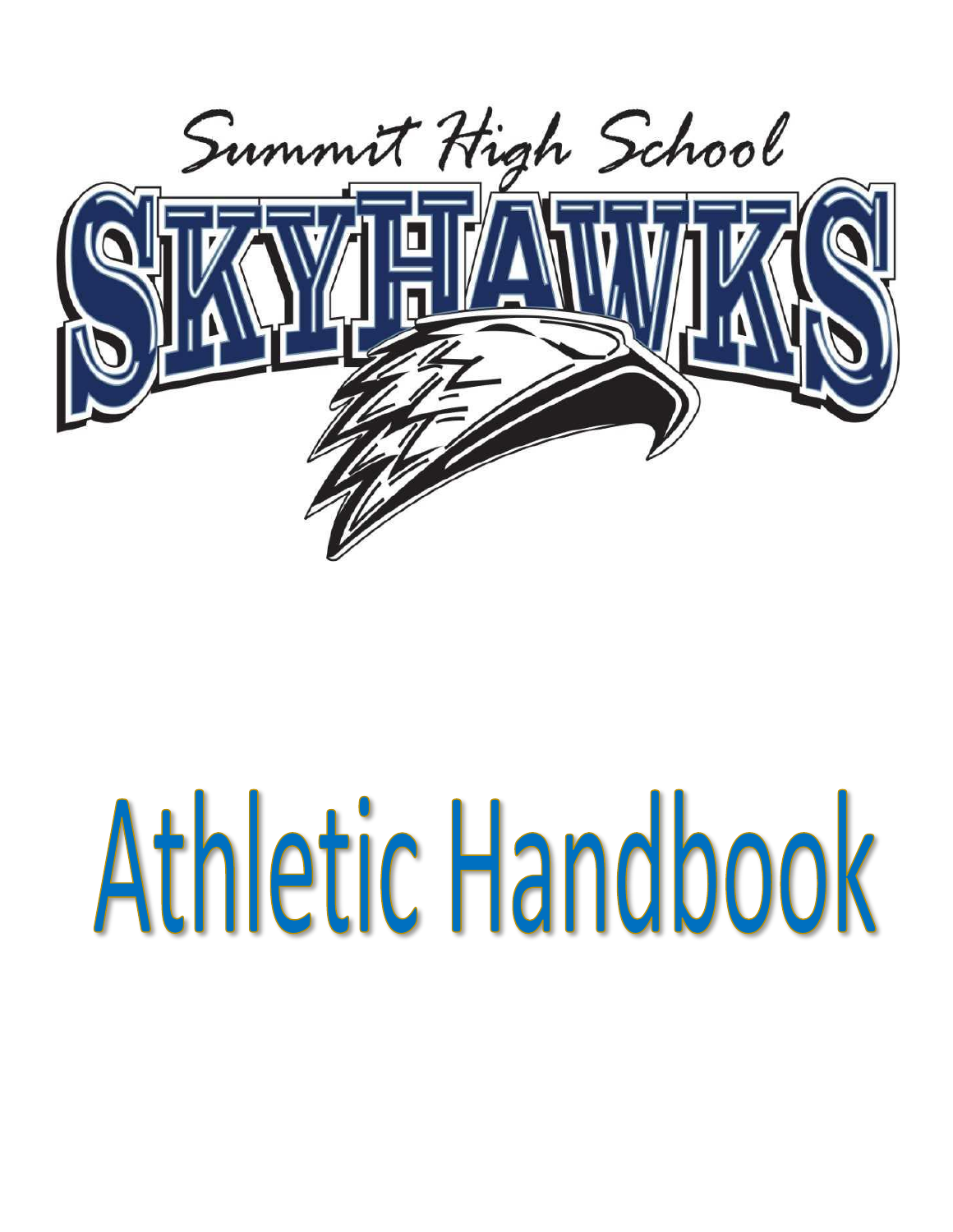## Summit Athletics

#### **15551 SUMMIT AVE., FONTANA, CA 92336 ATHLETIC DIRECTOR, ROBERT PETERSON PRINCIPAL, RENEE CASTANON**

Office Hours: 8 am – 4 pm Phone: (909) 357-5950 | Fax: (909) 357-7646

> **Athletic Director, Robert Peterson Email: [PeteRA@fusd.net](mailto:PeteRA@fusd.net) (909) 357-5950 ext. 15151**

**Athletic Trainer, Emily Cherpin Email: [CherEA@fusd.net](mailto:CherEA@fusd.net) (909) 357-5950 ext. 15161**

#### ➔ **Mission Statement:**

The Summit High School Athletic program is committed to excellence in academics and athletics. We are dedicated to Pursuing Victory with Honor, to adhering to the rules of competition and sportsmanship, and strive to bring pride and respect to our community, our school, our sport, our teammates, our adversaries, and ourselves.

As teacher-coaches and student-athletes, we understand that **participation in our Athletic program is a privilege**. Summit High School is a proud member of the CIF program Pursuing Victory with Honor (CIF Website), the CIF Southern Section and the Arrowhead Athletic Conference.

The Fontana Unified School Board prohibits, at any district school or school activity, unlawful discrimination, harassment, intimidation, and bullying of any student based on the student's actual race, color, ancestry, national origin, ethnic group identification, age, religion, marital or parental status, physical or mental disability, sex, sexual orientation, gender, gender identity, or gender expression; the perception of one or more of such characteristics; or association with a person or group with one or more of these actual or perceived characteristics.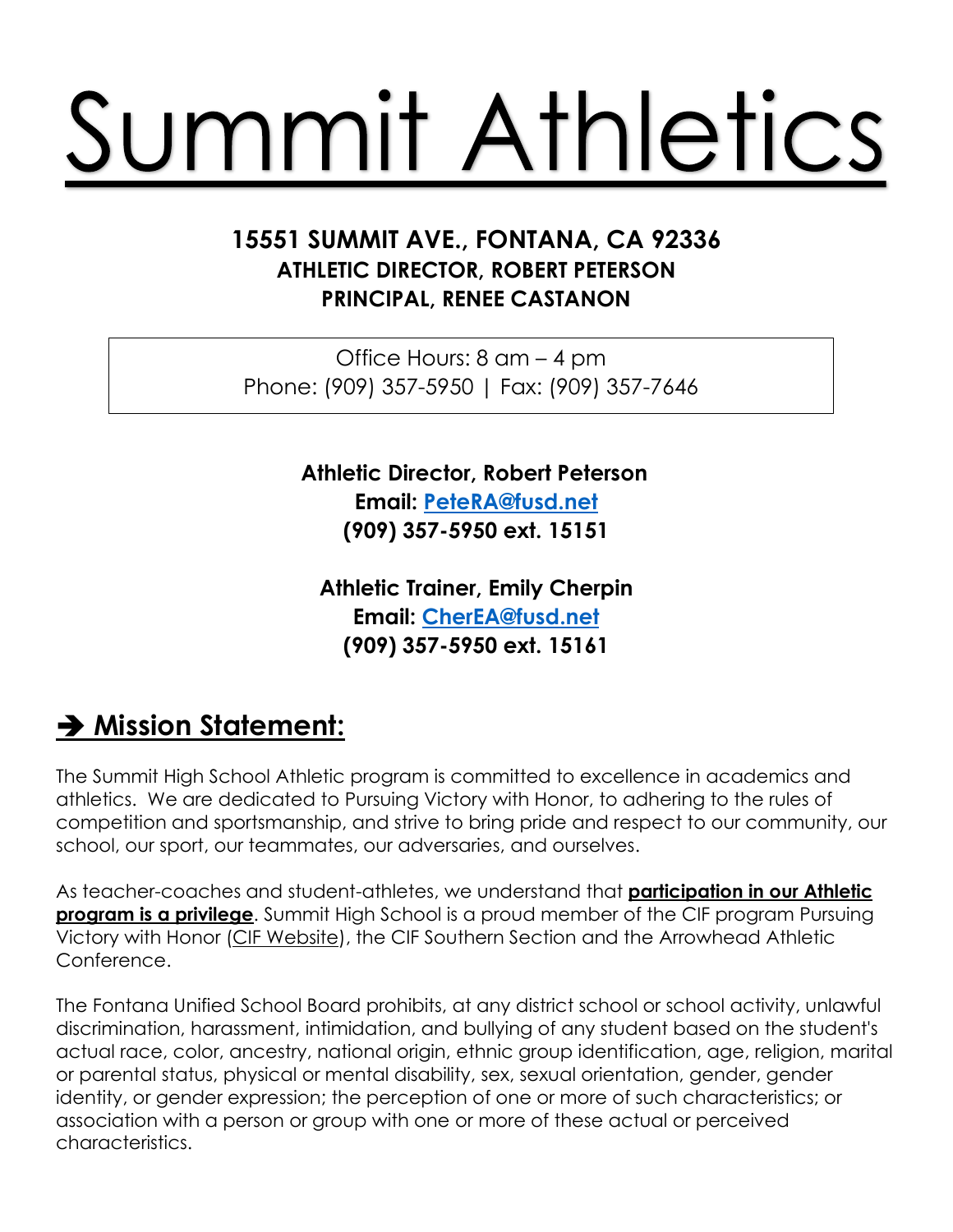#### ➔ **General Athletic Dept. Policies & Procedures:**

In addition to the policies and procedures included below, each team may publish a particular set of rules and/or policies that are an addendum to and governed under the Athletic department.

#### ➔ **CIF Guidelines:**

In accordance with the state of California and the California Interscholastic Federation, the following are provisions for participating in an after-school sports team:

- A student must not reach their 19th birthday on/or before June 14th of the previous year.
- A student must have attended high school for no more than eight (8) semesters after completing the eighth grade.

#### ➔ **Academic Eligibility:**

- The student-athlete must have passed 20 or more semester credits of schoolwork in the previous grading period.
- The student-athlete must be currently enrolled in 20 or more semester credits of schoolwork.
- The student-athlete must have attained a 2.00 grade point average on a 4.0-point scale the previous grading period.
- After each grading period, the registrar will publish to the Athletic department a list of students who fall below a 2.00 grade point average. The Athletic department will communicate to head coaches the ineligible student-athletes for that quarter.
- **\* Procedures for a one-time Waiver**: If a Varsity student-athlete falls below a 2.00 grade point average on any quarter grade report during their season or before the start of their season, they may retain their eligibility, on a probationary basis, if granted by the Principal or Principal-designee (Athletic Director). Only Varsity athletes will be considered for Waivers, and we HIGHLY discourage 9th and 10th graders from using one, even if they are a Varsity player. This Waiver can only be used **ONCE** in a studentathlete's 4-year high school sports career.

#### ➔**Residency Eligibility:**

All students who transfer (are admitted) to Summit High School (i.e. do not begin their enrollment at Summit High School on their first day of the ninth grade) must see the Athletic Director to determine eligibility.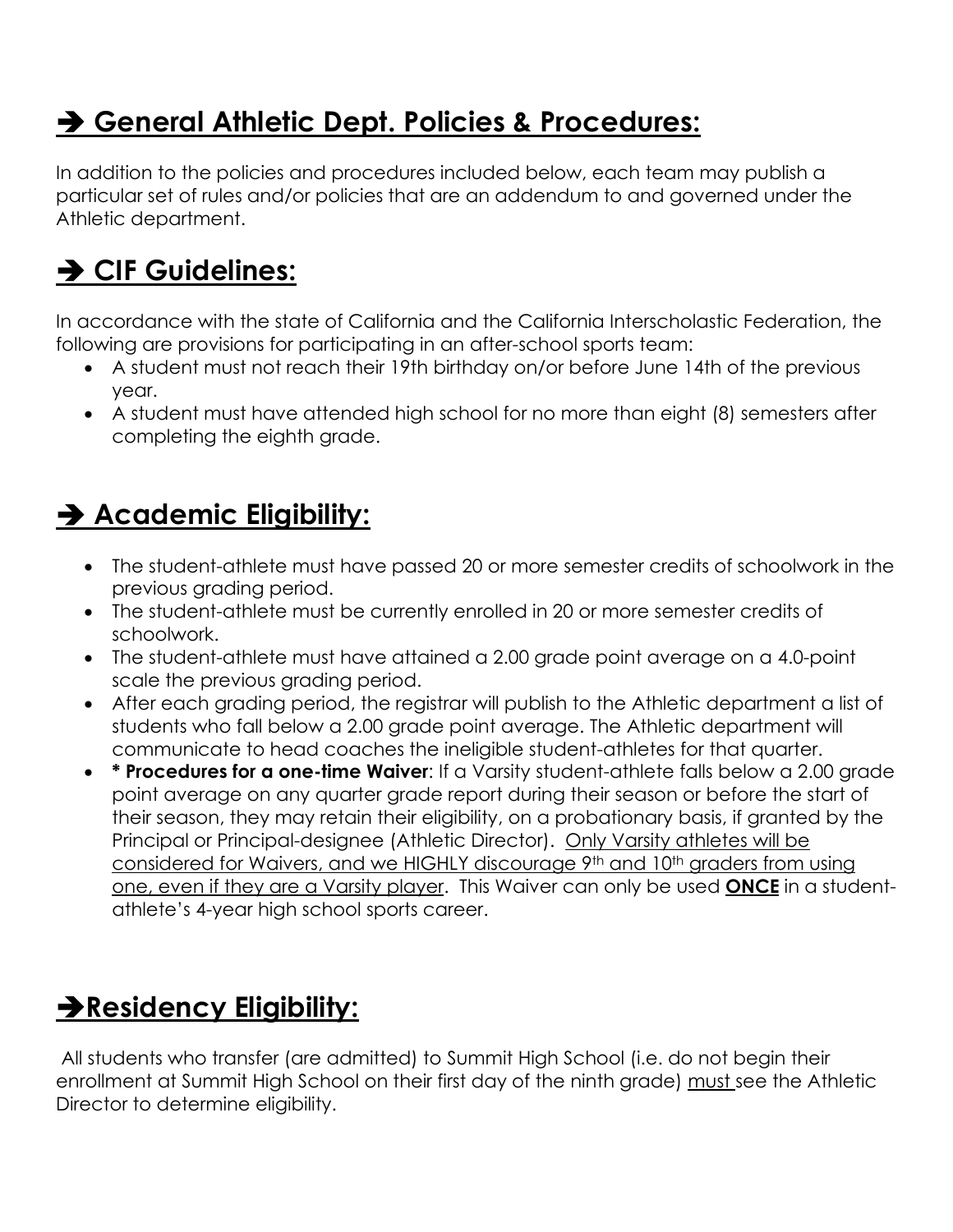#### ➔ **Conduct – CIF Code of Ethics:**

Athletics is an integral part of the school's total educational program. All school activities, curricular and extra-curricular, in the classroom and on the playing field, must be congruent with the school's stated goals and objectives established for the intellectual, physical, social and moral development of its students. It is within this context that the following Code of Ethics is presented.

As an athlete, I understand that it is my responsibility to:

- 1. Place academic achievement as the highest priority.
- 2. Show respect for teammates, opponents, officials and coaches.
- 3. Respect the integrity and judgment of game officials.
- 4. Exhibit fair play, sportsmanship and proper conduct on and off the playing field.
- 5. Maintain a high level of safety awareness.
- 6. Refrain from the use of profanity, vulgarity and other offensive language and gestures.
- 7. Adhere to the established rules and standards of the game to be played.
- 8. Respect all equipment and use it safely and appropriately.
- 9. Refrain from the use of alcohol, tobacco, illegal and non-prescriptive drugs, anabolic steroids or any substance to increase physical development or performance that is not approved by the United States Food and Drug Administration, Surgeon General of the United States or American Medical Association.
- 10.Know and follow all state, section and school athletic rules and regulations as they pertain to eligibility and sports participation.
- 11.Win with character, lose with dignity.

As a condition of membership in the CIF, all schools shall adopt policies prohibiting the use and abuse of androgenic/anabolic steroids. All member schools shall have participating students and their parents, legal guardian/caregiver agree that the athlete will not use steroids without the written prescription of a fully licensed physician (as recognized by the AMA) to treat a medical condition (Article 523).

All SkyHawk Athletes are expected to follow the CIF Code of Conduct as well as school and specific team rules. Failure to do so may result in the following phases of discipline:

- 1st Offense Warning verbal communication between player and coach
- 2nd Offense Parental contact possible loss of playing time
- 3rd Offense Meeting between player, parent and coach possible suspension from team
- 4th Offense Meeting with parents, player, coach and Athletic Director possible dismissal from team.

\*Note: At any step within this process, the Athletic Director reserves the right to place the student on Athletic Probation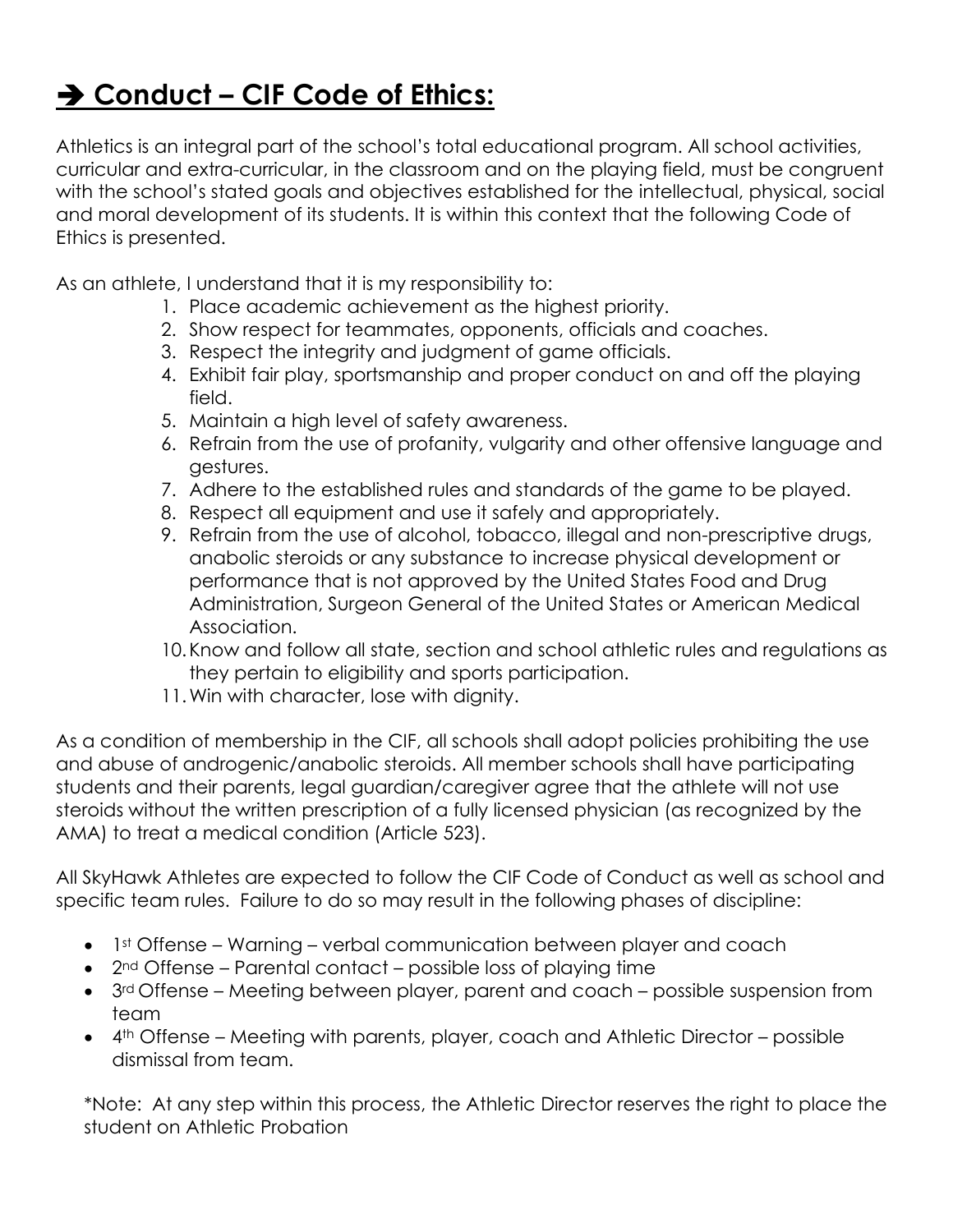#### ➔ **Parent / Coach Communication Plan:**

In-Season Team /Parent Meetings

Each Varsity Head Coach will organize a team meeting at the beginning of the season to review certain information with parents of team members. Parents of those players selected are required to attend this important informational meeting. It is our hope that this meeting will be a vehicle for effective, open, and appropriate communication between the coach, players and parents.

Communication you should expect from your daughter's or son's coach:

- 1. Philosophy of the coach
- 2. Expectations the coach has for your student-athlete
- 3. Locations and times of all practices and contests
- 4. Team requirements, i.e., practices, special equipment, out of season conditioning

5. Proper behavior by student-athletes on bus trips and estimated time for return from games

6. Procedures to be followed should your student-athlete be injured during participation

7. Discipline that may result in the denial of your student-athlete's participation

It is very difficult to accept your student-athlete not playing as much as you may hope. Coaches are professionals. They make judgment decisions based on what they believe to be the best for all student-athletes involved. As you have seen from the list above, certain things can be, and should be, discussed with your student athlete's coach. Other things, such as those listed below, must be left to the discretion of the coach.

Issues not appropriate to discuss with coaches:

- 1. Playing time
- 2. Team Strategy
- 3. Play calling
- 4. Other student-athletes

### ➔ **24 Hour Rule:**

If the concern or complaint regarding a coach arises out of a particular game situation or specific incident, a "24 hour cooling off period" will be required before any meeting will be held. This requirement will help ensure that the meeting be more productive and help avoid emotional responses that might otherwise occur if such a meeting were held immediately after the game or incident in question. A parent should simply inform the coach by email or phone that they wish to set up a meeting, and no further discussion should take place at that time between the coach and the parent. If the incident in question occurs on a Friday, the meeting shall be scheduled on the next school day agreeable to all parties.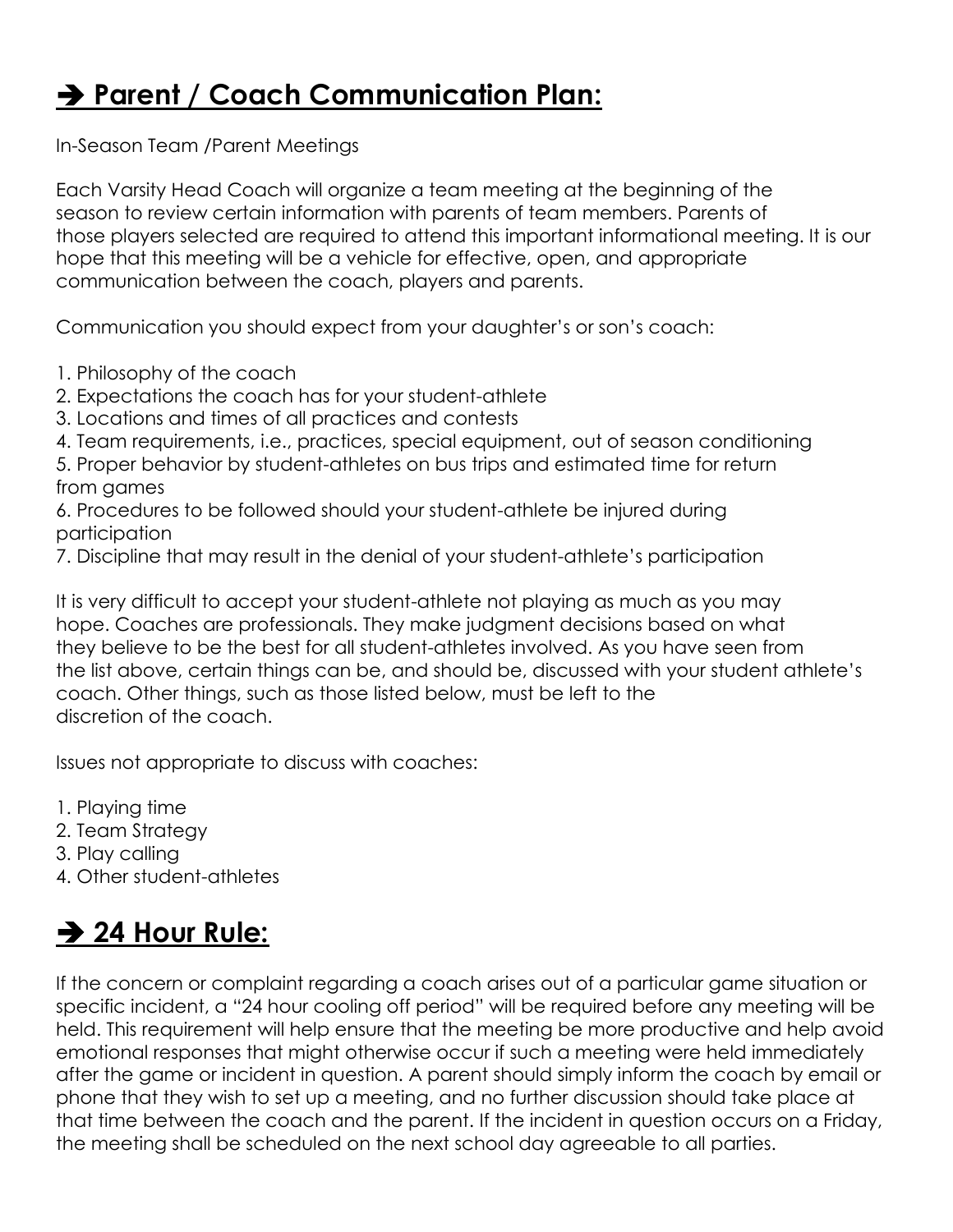#### ➔ **Conflict Resolution:**

Students and/or parents who have a concern should follow these procedures in order:

- NEVER approach a coach on the field after a practice or game.
- Student-athlete approaches the coach and asks for a time to meet to discuss the issue.
- If resolution is not reached, the parent should contact the coach to arrange for a meeting.
- In the rare instance that there is still no resolution to the issue, the parent should contact the Athletic Director and arrange for a meeting with the student-athlete, the parent, the coach and the Athletic Director.
- Other administrators are generally involved only to discuss the Athletic Director's handling of the situation.

#### ➔ **Evaluations:**

At the end of each season of sport, every student-athlete will have an opportunity to evaluate their coaching staff through the Coaches' Performance Evaluation administered by the Athletic department. It is up to the student-athlete to pursue this opportunity with the Athletic Director.

#### ➔ **Facilities:**

Student-athletes may use Summit High School facilities only with Summit High School Athletic department approval and under the supervision of a faculty or staff member.

#### ➔ **Hazing:**

Hazing is prohibited. Any attempt to hold a "rookie night" or any other type of initiation, even if held privately, will be cause for dismissal from the team. Summit High School and the Fontana Unified School District will uphold the dignity of every student. Hazing is unacceptable conduct, as well as illegal, and will not be tolerated.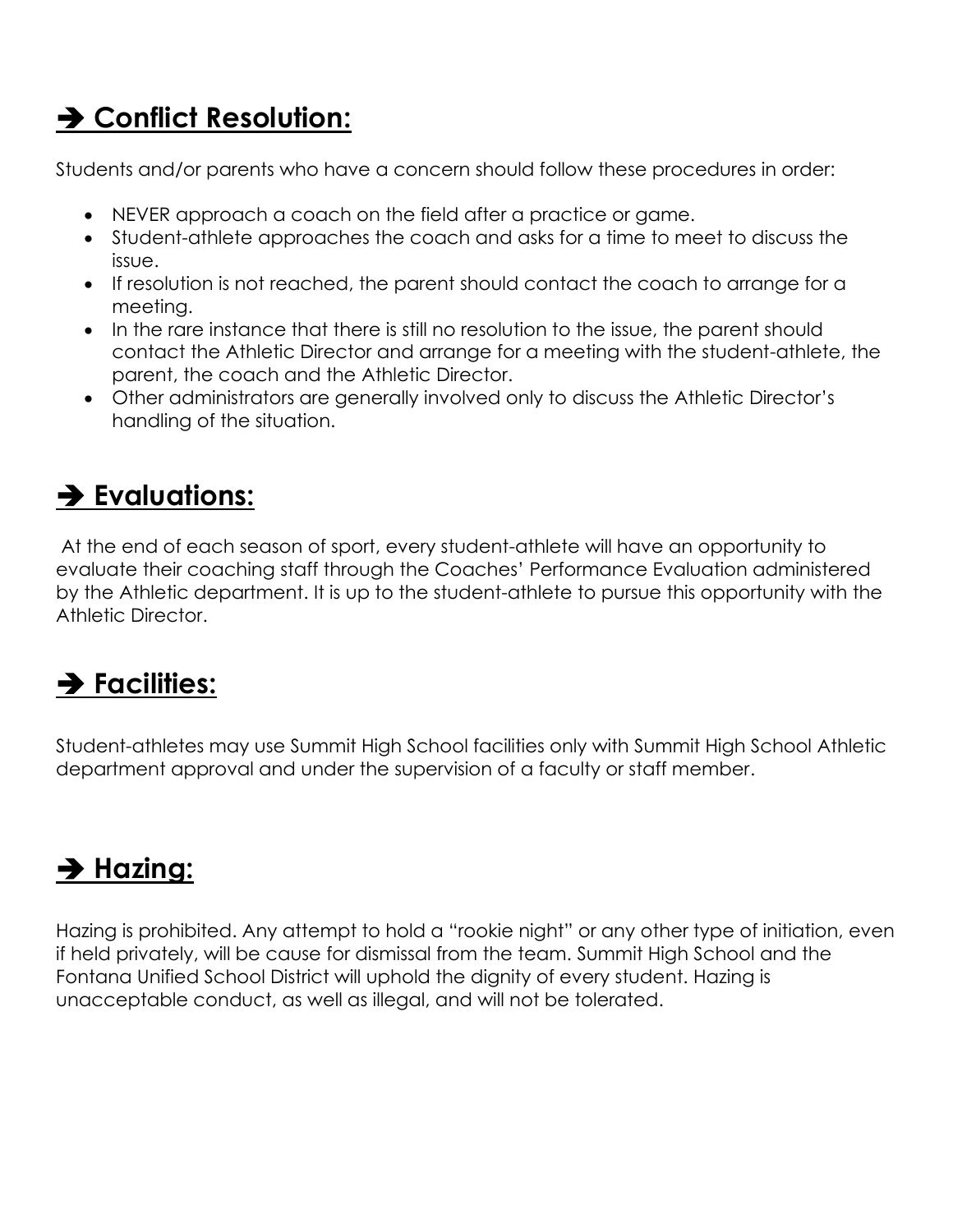#### ➔ **Fundraising:**

All campus fundraising must be done through approved Summit High School ASB clubs only. The law expressly forbids fundraising for outside organizations or for individual profit; violators will be disciplined. Only fundraising activities with Summit ASB approval are allowed. If a student violates these terms, THE ITEMS AND MONEY WILL BE CONFISCATED AND PARENTS WILL BE NOTIFIED.

#### ➔ **Participation in multiple sports**:

The Summit High School Athletic department seeks to work cooperatively with students to allow them to pursue interests in as many areas as possible during their time at Summit. All athletes who compete for a Summit team are allowed to try out for a team in the next season of sport upon the conclusion of the previous season. Coaches and teachers will try to work cooperatively with families to allow participation in multiple activities (dance, theatre, band, etc.) when possible. However, coaches have the ability to set the minimum requirements for team membership.

#### ➔ **Practice Sessions:**

A coach may, at their discretion, determine whether practice sessions are open or closed to parents/spectators. Oftentimes the presence of parents puts undue pressure on studentathletes and serves as a distraction to the coaching process. There are no Sunday practice sessions.

#### ➔ **Sportsmanship:**

Beyond the guidelines and regulations that Summit High school is obligated to follow, it is the hope that everyone associated with our Athletic programs recognize the purpose of our sportsmanship policies.

Anyone associated with an Athletic contest has a responsibility to uphold the highest standards of sportsmanship before, during, and after a contest. Sportsmanship includes, but is not limited to, the following:

- Show respect for teammates, opponents, and officials.
- Treat opponents as guests in your facility.
- Accept both victory and defeat with grace and dignity.
- Refrain from heckling, jeering, or using profane language.
- Be positive in words and actions.

Parents are the primary role models for their children. It is critical that parents set the best example of sportsmanship, particularly when they are spectators at an athletic contest.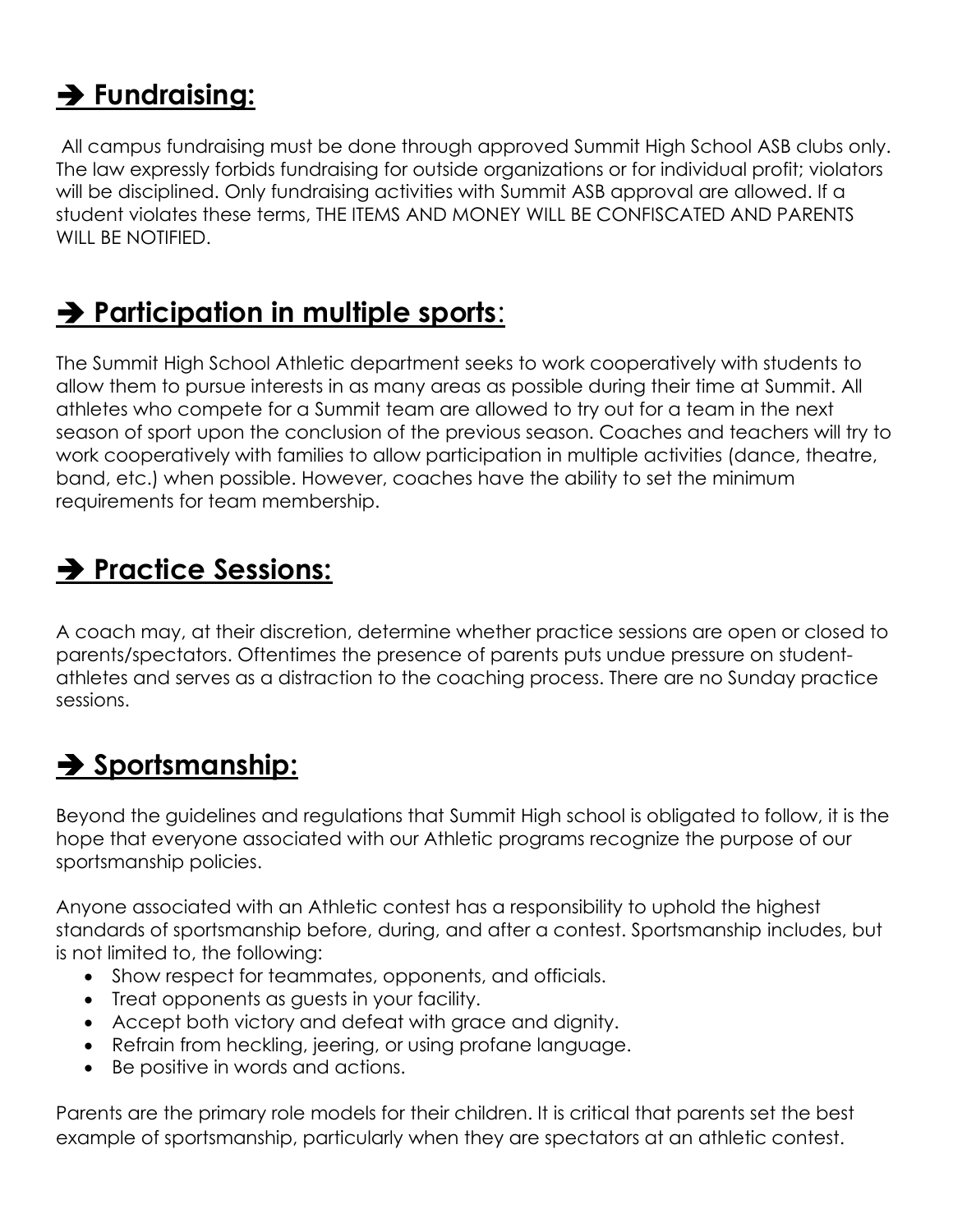#### ➔ **Spectator Guidelines:**

Parents and spectators at Summit High School Athletic contests are expected to demonstrate good sportsmanship at all times. The administration and staff at Summit High School will hold all spectators at our Athletic events to the highest standards of good sportsmanship. Spectators who are unable to exhibit the necessary sportsmanship to attend our Athletic events may be subject to some or all of the following disciplinary action:

- Verbal reminder
- Removal from the site for the remainder of the contest
- Meeting with Summit administration
- Permanent ban from Summit Athletic contests
- Student-Athlete removed from the team

CIF STATE Bylaw 503. M. and Article 22.C.(1)(2)(3)(4)

If a spectator is ejected from a contest, it is the responsibility of the school to ensure that person does not attend that team's next contest. If the same spectator is ejected a second time, it is the responsibility of the school to ensure that person does not attend any of the remaining contests for that season.

#### ➔ **Transportation:**

In order to travel with a team, student-athletes must be eligible to compete in the contest to which the team is traveling. The only time athletes may arrive at an athletic contest without traveling in transportation coordinated by the school is on a Saturday or non-regular school day if school is not in session. Then it is the parent's responsibility to provide transportation to the site of the contest. Athletes MUST return to school on the bus/district approved transportation. The only exception is when the parents sign the athlete out with the coach and travel home with the parent(s). **PARENT ONLY!** 24-hour advance notice of this arrangement with the coach is an absolute requirement for this exception.

### ➔ **Uniforms/Equipment:**

Uniforms and any equipment issued to the players must be returned in good condition\* within one week of the last competition. Players who do not turn in equipment/uniforms will not be allowed to participate in the next sport until it is received or Summit High School has been monetarily reimbursed for the cost of replacement.

\*Good condition is defined as usable for the next sports season. Uniforms should not have any tears, rips, holes, or discoloration from improper washing (wash all uniforms in cold water and hang-dry).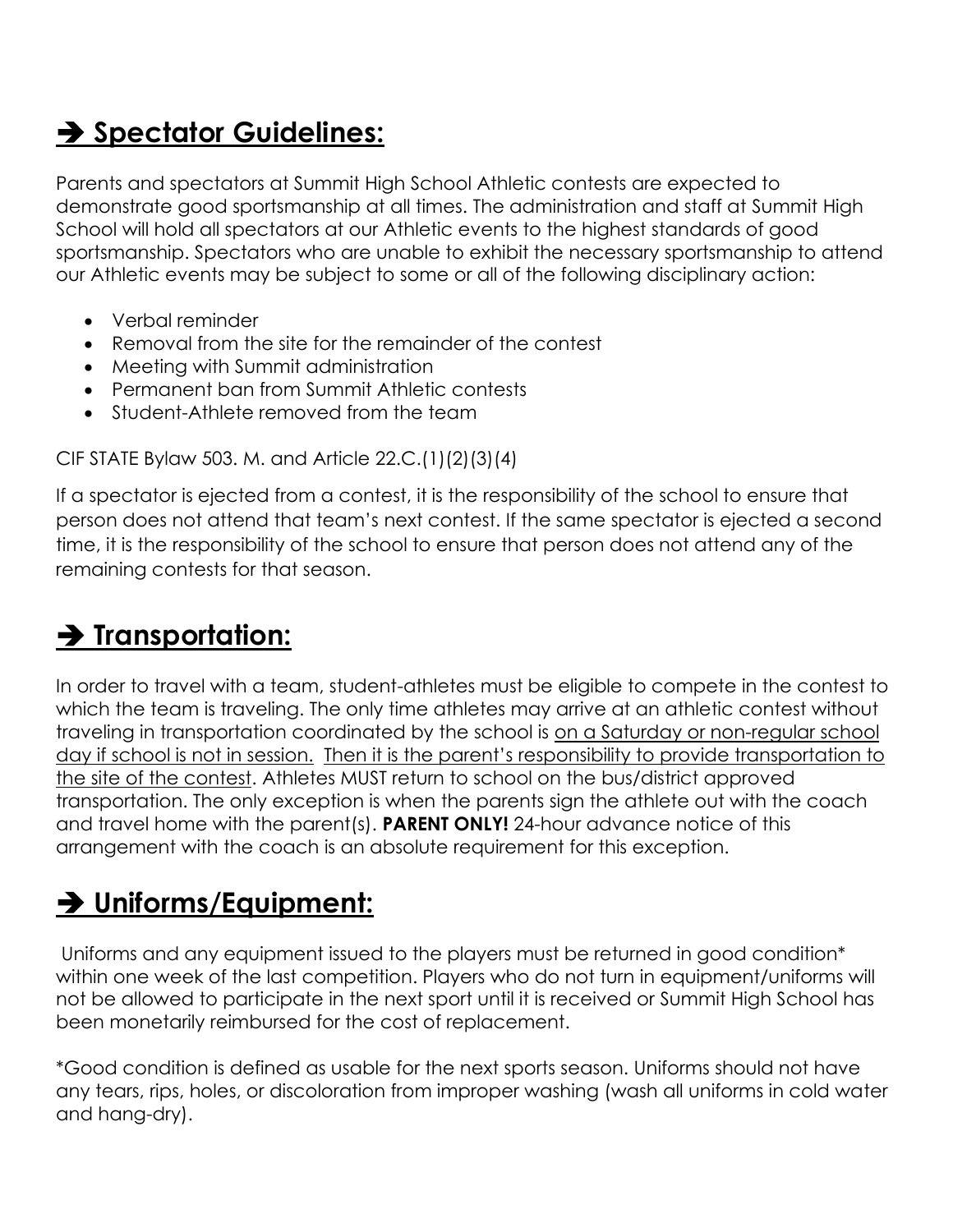#### ➔ **Quitting a Team:**

To emphasize the importance and great degree of commitment asked of the Summit athlete: any student-athlete who quits a team once they have been selected for that team, may not join any other Summit team until the conclusion of that first sport's season. This rule may be waived at the sole discretion of Athletic administration.

#### ➔ **Medical Procedures:**

Summit has an on staff athletic trainer to assist student-athletes during practice or contests. If a student-athlete suffers an injury during practice or a contest, the onsite medical personnel will respond first. If the trainer is not available, the on-site coach will assess the extent of the injury and call the student-athlete's parents (non-serious injury) and/or 911 for emergency medical treatment.

#### ➔ **Medical Clearance - Physical Exam Form:**

Students wishing to participate in an interscholastic sport must show evidence of having a physical examination given by a licensed California physician that covers their entire season of sport. Summit High School hosts on-site physicals several times a year that are good for one calendar year. There is a nominal fee for the examination. Student-athletes who miss the examinations must arrange for one on their own.

#### ➔ **Doctor's note:**

All athletes that have seen a doctor for *any* reason require a **written medical release** in order to participate in practice or contests.

No athletes under the care of a doctor for an infected wound may participate in practices or contests without a **written medical release** from their attending physician.

#### ➔ **Athletic Participation – Registration & Consent Form:**

No student-athletes may tryout, practice or compete for a team or with a team until their Athletic Clearance Packet has been completed electronically at https://www.athleticclearance.com/

#### ➔ **Outside Competition:**

According to CIF rules, no student-athlete may participate on a non-school team of the same sport during the same season. This includes leagues, tournaments, charity games, allstar games, 3-3 tournaments, college classes, etc. Since participation in a non-school event of the same sport will render an athlete ineligible and force the forfeiture of any Summit contest, student-athletes must check with the Athletic Director BEFOREHAND if there is any doubt as to whether a competition is permissible according to CIF by-laws.